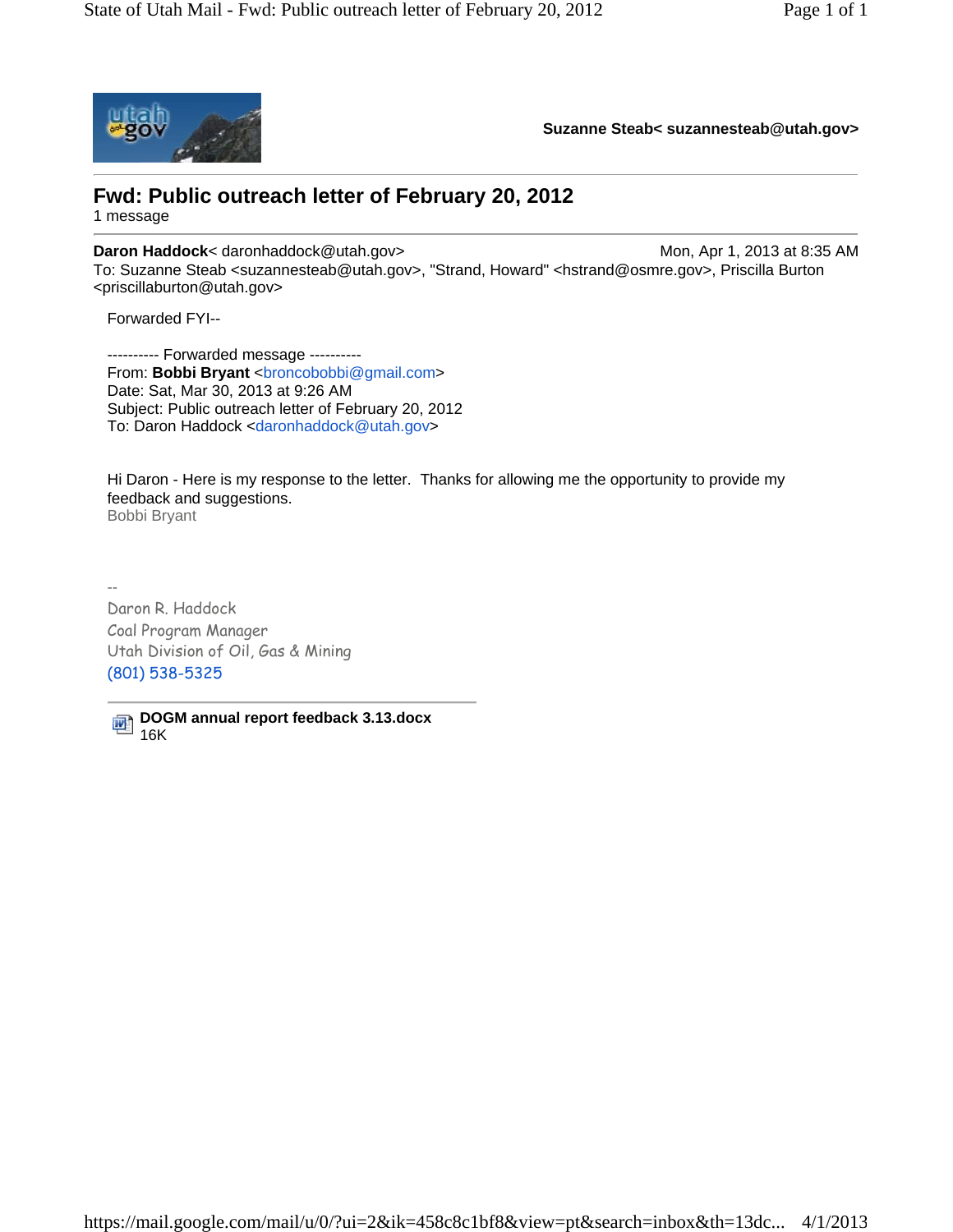Thank you for giving me the opportunity to express my thoughts and observations of permitting the strip coal mine adjacent to Bryce Canyon National Park.

My initial feelings, when this permitting process was beginning on the private land, was that no feedback, objections or concerns from the general public directly affected by the mine was being requested or considered. I still feel, to some degree, that this is the case. I must say, however, that Daron Haddock has been extremely helpful, responsive and considerate to each and every question or objection I have raised.

I did request a public hearing regarding this mine. It was held in Alton, UT. Kane County is the largest benefactor of this mine especially if it is approved for the adjacent BLM land. They are getting not only monies from the privately leased land, a new employer in a small hamlet that demographically never has had an employer and, if permitted, will reap tremendous benefits on the taxes Alton Coal Company will pay to the county for leasing the BLM land. Having the meeting in Alton was not a neutral meeting place. Those of us who objected to the mine felt like we were being thrown into the "lion's den". Also, those of us who were against the mine were required to speak first and those supporting the mine followed. Then Alton Coal Company was suppose to give their input into why this mine is important and answer questions from the floor. Their representative stood up and said he would not answer any question or make any presentations. To those of us attending felt that was a "red flag" regarding issues that were not being handled correctly or their inability to answer those questions. **If a mine is under consideration for permitting I feel that this must be a requirement of the company requesting the lease. They should not be able to deny the public the right to ask questions or express concerns to them directly.** 

Since this was the **first strip coal mine** permitted in Utah extra steps should have been taken. A field trip should have been taken to adjoining states that have strip coal mines to discuss the issues, problems, successes, etc. that have come from these mines. Perhaps four different mine visits that have different corporate or associated ownership.

**All coal truck should be required to cover the coal as it is transported through our state.** This mine is situated in an area that affects multiple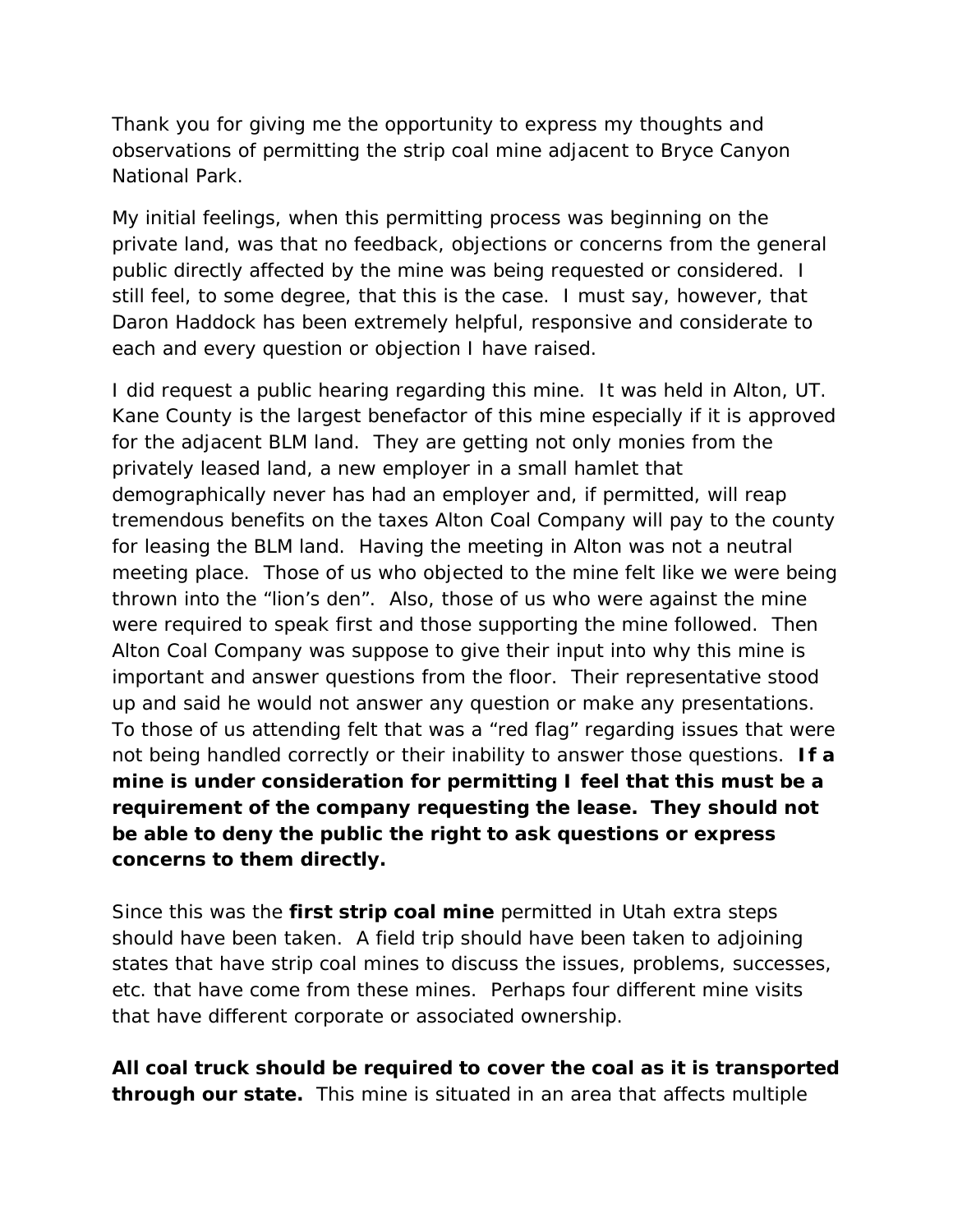open waterways. The location of the mine, itself, has required alterations to Kanab creek and other springs and creeks that flow into or out of this mine site, also, there are holding ponds for irrigation and stock watering and the Sevier River runs adjacent to the Highway 89 for several miles. There was no prior water testing done on these open waters and no ongoing testing being done (along the transportation route) to see if and what contamination is happening to these waters with the transport of coal in open containers. I do know that tests have been done in other states that have proven coal being transported by train or truck always results in contamination of water from either a minor degree to major concerns. DWQ told us in a meeting held in Panguitch that they did not have the funds, knowledge or equipment to monitor the water quality in the mining area and that **they would not**  monitor the water in the river or the holding ponds. A mine should never be permitted if the state does not have the funds to protect the public

**Impacts of residents and businesses along the transportation route.** Several of us felt that any or all objections were falling on deaf ears regarding the noise and pollution generated by these trucks along the transportation route. I strongly believe that a committee should have been formed of elected officials from Kane and Garfield County, business owners and residents directly impacted by the additional truck traffic noise and other interested parties. This mine has been a negative impact for many of the businesses along the haul route (I am a business owner). I have heard or been subjected to comments regarding the noise these trucks make, their unsafe driving at a fast rate of speed on the highway, etc. With social media being what it is today word spreads quickly. Especially negative feedback. Besides the normal tire and asphalt debris we see from large trucks going through these small towns along Highway 89 we now are seeing and experiencing a fine black dust that adheres to our windows, interior displays and our lungs. Cover the trucks. Also, since the slide has closed Highway 89 south of Page, these numerous coal trucks and their noise are even more evident since most of the other large trucks have been forced to take alternative routes. Encouraging a more obscure or alternate route for hauling coal would have ideal. Tourism is our number one employer in Garfield County and we need to keep that economy strong and growing not weakening it. Guests that stay with us in our home comment about the noise all the time. Many motels have either seen decreases in business (one has closed) because of people checking out of their establishments in the